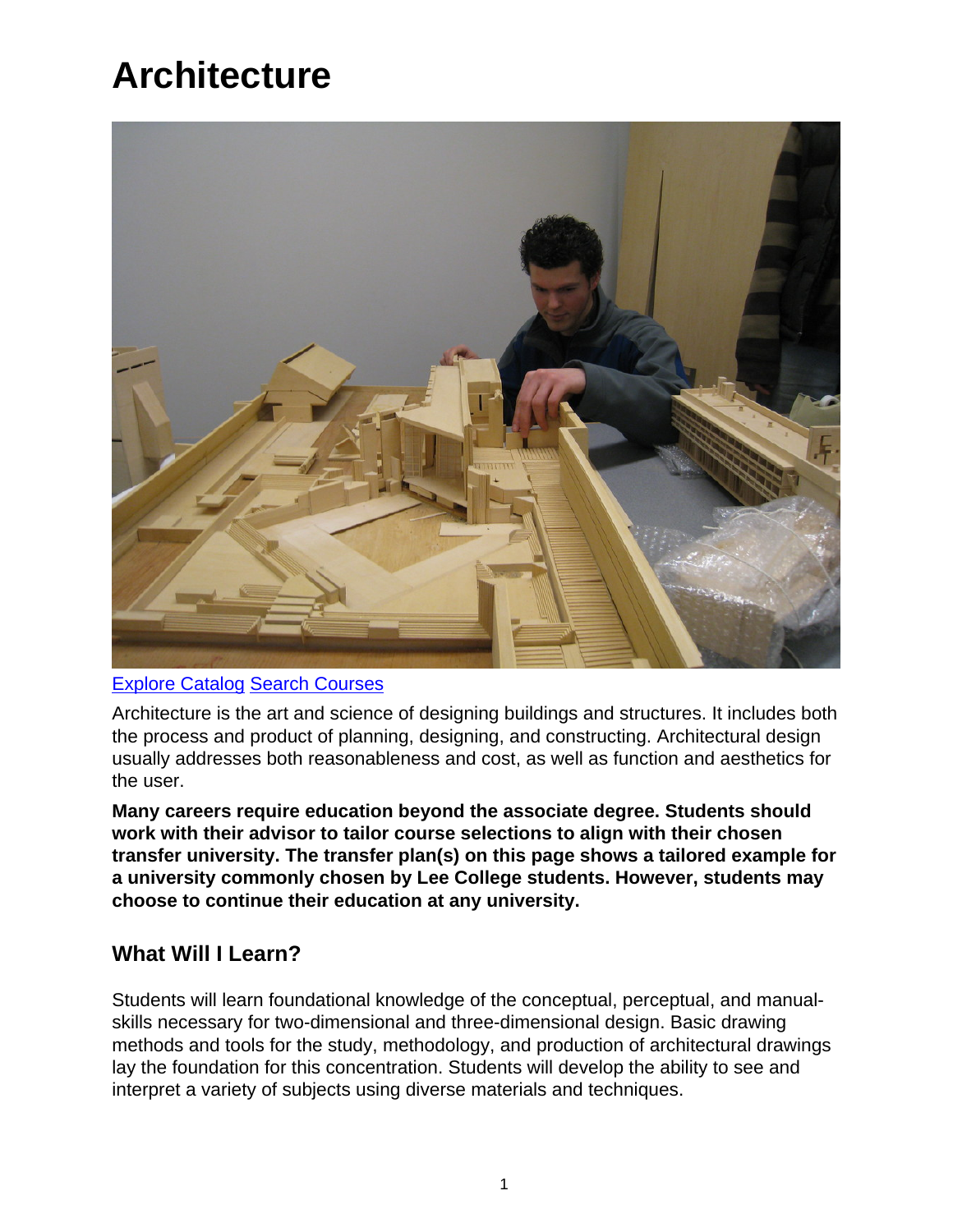## **What Can I Do with This Course of Study?**

This course of study prepares students for bachelor's degrees that lead to career opportunities in the following areas:

- Industrial Designer
- Interior Designer
- Architect

## **Architecture Non-Specific Transfer Plan**

This plan includes course options for transferring with a foundation in architecture and design without a specific transfer institution.#Students will need to work with an advisor to customize the plan once a transfer school is selected. It is the responsibility of the student to contact the transfer university to obtain its specific course requirements, see an advisor, and enroll in appropriate lower-division courses. This plan includes less than the 60 hours required for an associate of arts degree. Students need to complete additional associates degree requirements or use reverse transfer to complete their associate of arts. Upon transfer, students will be required to submit a portfolio of their creative work for review, acceptance, and placement by the selected university.

| Foundations: These are the courses students need in order to<br>progress in their career/college pathway, as they either provide a<br>certificate or lay the groundwork for moving to the next set of courses. |                                      |  |
|----------------------------------------------------------------------------------------------------------------------------------------------------------------------------------------------------------------|--------------------------------------|--|
| <b>Course</b>                                                                                                                                                                                                  | <b>Course Title</b>                  |  |
| <b>EDUC 1200</b>                                                                                                                                                                                               | <b>Learning Frameworks</b>           |  |
| <b>ENGL 1301</b>                                                                                                                                                                                               | <b>English Composition I</b>         |  |
| <b>HIST 1301</b>                                                                                                                                                                                               | History of the United States to 1877 |  |
| <b>ARCH 1311</b>                                                                                                                                                                                               | Introduction to Architecture         |  |
| <b>ARCH 1307</b>                                                                                                                                                                                               | <b>Architectural Graphics I</b>      |  |
| <b>MATH 1314</b>                                                                                                                                                                                               | College Algebra                      |  |
| Knowledge Building: These courses further the students' knowledge in<br>the area of study and increase their preparation for the degree completion.                                                            |                                      |  |

| <b>Course Title</b>                     |
|-----------------------------------------|
| <b>English Composition II</b>           |
| History of the United States Since 1877 |
| <b>Principles of Public Speaking</b>    |
| Design I                                |
| <b>Federal Government</b>               |
| Precalculus                             |
| <b>College Physics I</b>                |
| Drawing I or Design II                  |
|                                         |

#### **Completion: These are the courses the student needs in order to complete the degree plan and prepare to enter the workforce.**

|                  | <b>Course</b> |  |
|------------------|---------------|--|
| <b>PHYS 1402</b> |               |  |

College Physics II

**Course Course Title**